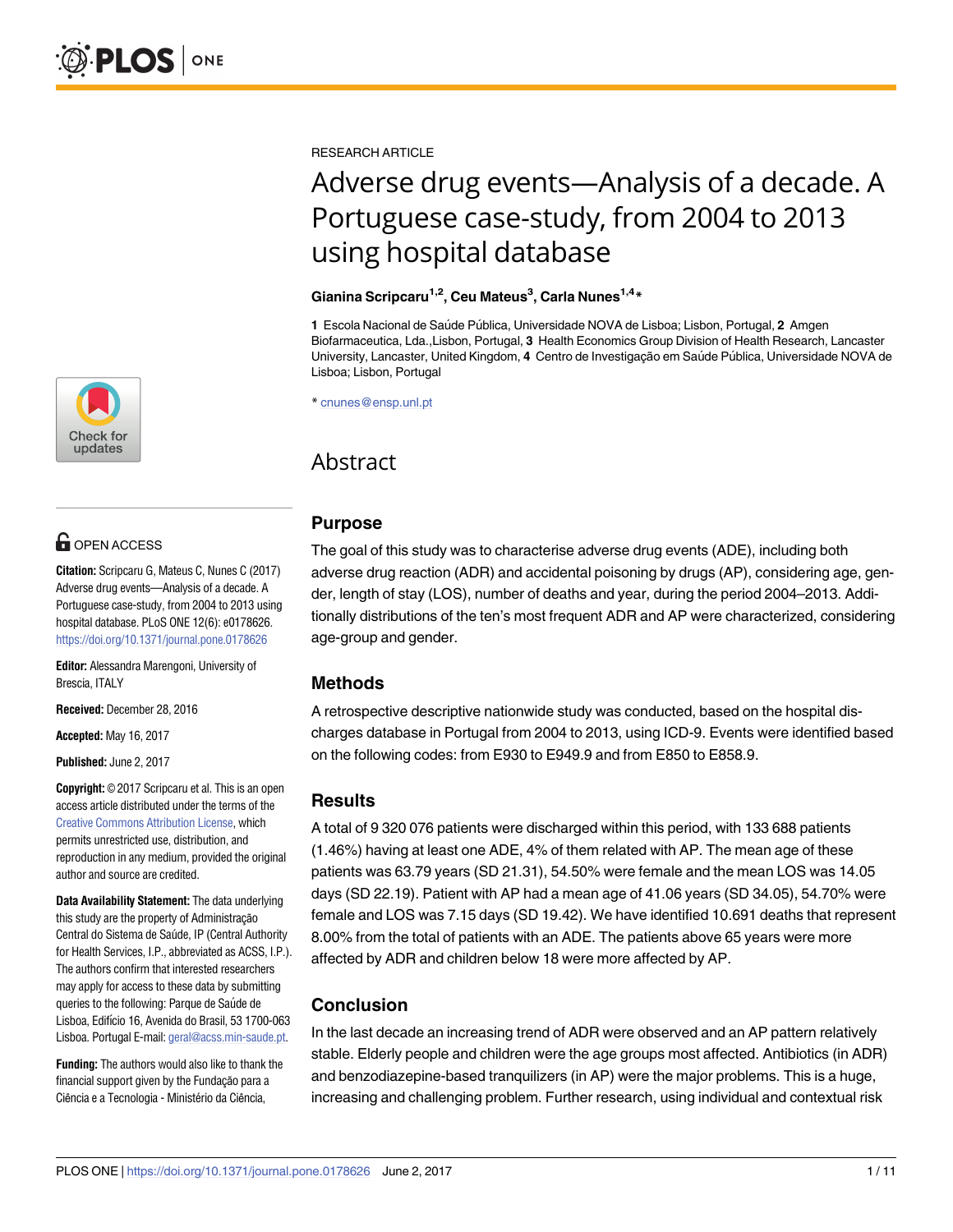<span id="page-1-0"></span>

Tecnologia e Ensino Superior, Portugal, Grant Number: SFRH/BD/79860/2011. The funder had no role in study design, data collection and analysis, decision to publish, or preparation of the manuscript.

**Competing interests:** The authors have declared that no competing interests exist.

factors should be developed to understand spatiotemporal variability, promoting tailored interventions, within and across countries.

#### **Introduction**

Patient safety and the safe use of medicines are priority issues in modern medicine. Pharmacovigilance activity allows continuous monitoring of medicines by identifying serious consequences and accidental exposure to the drugs as well as identifying the drugs that cause adverse drug reactions and their supervision. Current efforts worldwide are now being developed to reduce morbidity and mortality related to drugs leading to widening the goal of pharmacovigilance including quality analysis, prescribing errors, dispensing and administration of the drugs [[1](#page-7-0)].

The definition of adverse events related with the drugs (ADE) is not a fixed and stable concept in time, reflecting the complexity and manifold settings considered in patient safety and pharmacovigilance [\[2\]](#page-7-0), and has been recently changed [\[3\]](#page-7-0). Therefore, lately and using a more comprehensive approach, the studies of the ADE tend to include both poisoning by drugs (AP) and adverse reaction of drugs (ADR) [[4](#page-7-0), [5](#page-7-0)].

Determining the incidence of adverse drug reactions may be difficult, because frequently drugs are not recognized as the cause of symptoms or diseases [[6](#page-7-0)]. Previous studies have shown the rate of ADR in hospital inpatients ranging from 0.8% to 26.1%  $[7-11]$  $[7-11]$ . Also it was found that 1.8% to 12.8% of ADR can lead to hospitalization [\[12–15\]](#page-8-0). McDonnell *et al*. in their study showed that 67% of hospitalizations caused by adverse drug reactions were due to inade-quate monitoring of the patient [[16](#page-8-0)]. Mortality due to adverse drug reactions is a concern, the mean death rate for this cause can reach 5% for all in hospital in-patients with a drug related problem [[17](#page-8-0)]. Many of the adverse reactions are associated with specific factors related with the patient and/or with the drug. Other factors that contribute to adverse reactions are related with the accuracy of prescribing, dispensing and administration the drugs [[18\]](#page-8-0).The risk factors related with patient include older age, female gender, drugs in therapy and the number of associated comorbidities [\[19–21](#page-8-0)].

In a study in Portugal from 2013, Miguel *et al*. stated that ADR rate is 1.26% from all discharges and 97.3% of those occurred during hospitalization, considering the period 2000–2009 [\[22\]](#page-8-0). These earlier findings leads us to others imperatives, more comprehensive and updated questions in order to promote the development of health policies with optimal effects on the patient: What kind of ADE is more frequent in Portugal and who is more affected? Is this an increasing problem?

The main goal of this study was to analyse ten-year's time period in Portugal hospitalizations, characterizing the adverse events related with drugs. Global analyses, by type of ADE (ADR and AP), were done considering gender and age: Additionally, specific analyses were focused on ten´s most frequent ADR and AP.

#### **Methods**

We included in this analyse ADE defined as injuries resulting from the use of prescription and over-the-counter medications for medical intervention, which includes adverse drug reactions and medication error and excludes administration of the wrong medication, intentional overdoses or use of illicit substances, in agreement with the literature [\[4,](#page-7-0) [5](#page-7-0), [23–25\]](#page-8-0).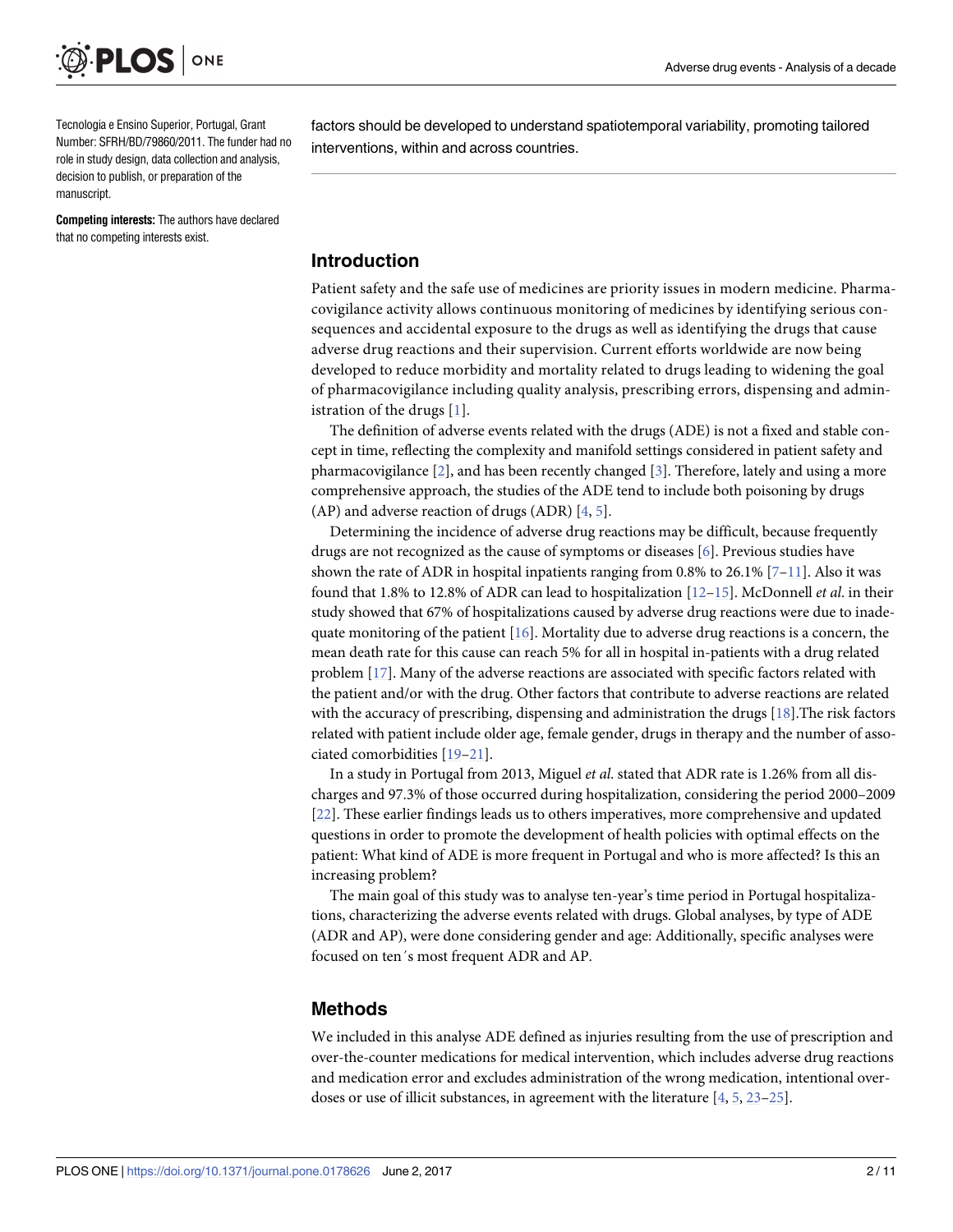<span id="page-2-0"></span>Using the Portuguese impatient database was performed a retrospective nationwide study from 2004 to 2013 analysing patients with ADE by age, gender and the distribution of the ten most frequent ADR and AP by age group and gender. The database aggregates data from each public hospital and was obtained from Administração Central do Sistema de Saúde (ACSS), the Ministry of Health's Central Authority for Health Services. The information is organize in Diagnosis Related Groups (DRG), a classification system of hospitalized patients which groups inpatients clinically coherent and similar from the prospective of consumption of resource, using the International Classification of Diseases– 9th Revision (ICD-9). In Portugal all coders are physicians, who perform a standardized national course and examination. Additionally, this database is frequently evaluated by external auditors, to ensure high quality and to potentially detect and correct errors. This database contains information on anonymized patient identification, episode, and process number and the variables in used were: year, gender, age, discharge LOS, discharge situation, up to 20 diagnoses (principal and 19 secondaries), up to 20 procedure and up to 20 external causes (E codes). Ethics committee approval and informed consent were not required, as data was based on an Official Dataset and was previously anonymized. The unit of analysis is the patient discharged, this means that a patient who is admitted to the hospital multiple times is accounted for each time separately. All outpatient episodes are excluded from the analyses.

Based on literature, following E codes were used from ICD-9 E930 to E949.9 of ADR and E codes from E850 to E858.9 (specifically for AP) [[13](#page-8-0), [22](#page-8-0), [25](#page-8-0)].

Data were analyzed using SPSS v21 (IBM Corporation) and a statistical significance level of 5%. Statistical analyses, after descriptive analyses, were based in Chi-square or Fisher's test (for categorical variables) and Student's t-test (or Mann-Whitney, depending if continuous variables were normally distributed or not). The variable age was grouped into 9 groups, commonly used in the ADE literature.

#### **Results**

There were 9 320 076 patients discharged from hospital between 2004 to 2013, and 133 688 patients present at least one adverse drug event (rate 1.46%), being the majority ADR (128 604, 96%) and accidental poisoning being responsible for 5 084 cases (4%). A total of 1 699 534 (18.24%) patient were admitted to the hospital multiple times, and of this 12 468 (9.33%) are related with ADE. The mean number of different diagnoses codes per inpatient case was 5.1 for ADR and 3.6 for AP."

*[Table](#page-3-0)* 1 presents the characteristics of the population with ADE (also considering subgroups) in comparison with all other discharged. In all discharge most are women, the mean age is 48.28 years and we identify 436 353 deaths which represent 4.70% of all episodes. Comparing the patient with ADE with all inpatients, they are older (mean age 62.93) have higher LOS (mean 13.78), higher death rate (8.0%) and lower percentage of women (54.50).

When comparing the discharges with all ADE, ADR and AP all results are statistical significant (p*<*0.001).

By year the analysis shows a slight increase in the number (and proportion) of all ADE in general, with an increasing pattern in ADR and AP more stable in the period studied. An increase of 70.34% for ADE was observed along the period, with 11 007 events in 2004 and reaching 18 750 in 2013.

By age group, the highest number of ADR was observed in patients with more than 65 years (rate 2.58%) and for AP the most are children below 18 years (rate 0.12%).

In all discharges, the majority (absolute number) were women as well in all in ADE, ADR and AP. All differences presented in this table were statistically significant (p*<*0.001).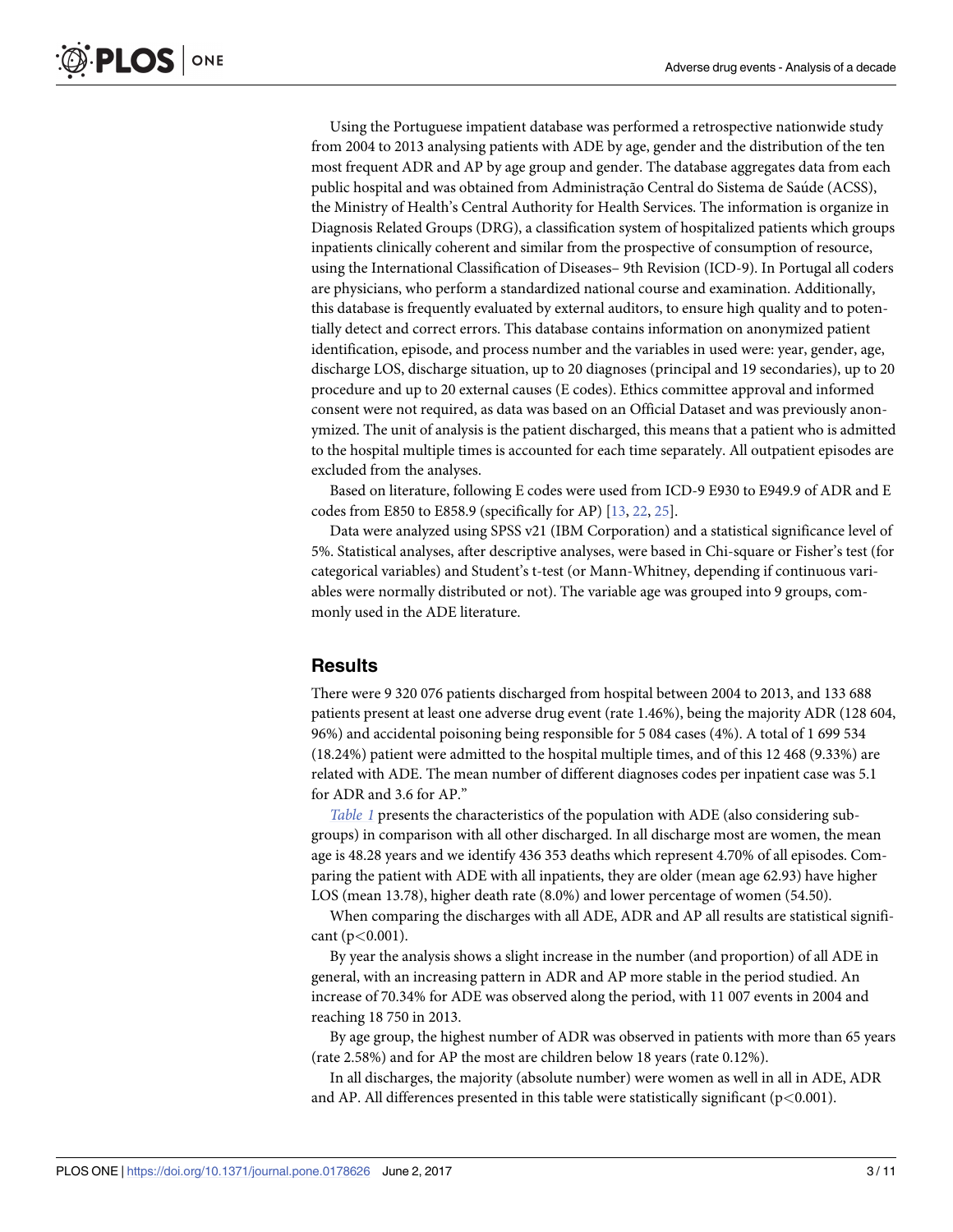|                 | All discharges                | ADE (E codes)               |                              |                    |  |  |  |
|-----------------|-------------------------------|-----------------------------|------------------------------|--------------------|--|--|--|
|                 |                               | <b>Total</b>                | <b>ADR</b>                   | <b>AP</b>          |  |  |  |
| Total no.       | 9186388                       | 133688                      | 128 604                      | 5084               |  |  |  |
| <b>YEARS</b>    |                               |                             |                              |                    |  |  |  |
| 2004            | 969892                        | 11.007 (1.13%)              | 10 442 (1.08%)               | 565 (0.06%)        |  |  |  |
| 2005            | 930 271                       | 9 996(1.07%)                | 9444 (1.02%)                 | 552 (0.06%)        |  |  |  |
| 2006            | 917632                        | 11 464 (1.25%)              | 10 911 (1.19%)               | 553 (0.06%)        |  |  |  |
| 2007            | 906 352                       | 11 719(1.29%)               | 11 217 (1.24%)               | 502 (0.06%)        |  |  |  |
| 2008            | 930 538                       | 11 772(1.27%)               | 11 271 (1.21%)               | 501 (0.05%)        |  |  |  |
| 2009            | 917830                        | 12 881 (1.40%)              | 12 404 (1.35%)               | 477 (0.05%)        |  |  |  |
| 2010            | 933 621                       | 14 325 (1.53%)              | 13773 (1.48%)                | 552 (0.06%)        |  |  |  |
| 2011            | 892 948                       | 14 910(1.67%)               | 14 320 (1.60%)               | 590 (0.07%)        |  |  |  |
|                 | 2012 912 222                  | 16 864 (1.85%)              | 16 560 (1.82%)               | 304 (0.03%)        |  |  |  |
|                 | 2013 875 082                  | 18 750 (2.14%)              | 18 262 (2.09%)               | 488 (0.06%)        |  |  |  |
| Mean age        | 48.28 (27.93 SD)              | 62.93 (22.36 SD)            | 63.79 (21.31 SD)             | 41.06 (34.05 SD)   |  |  |  |
|                 | (CI 48.26-48.30)              | $(CI 62.81 - 63.05)$        | $(CI 63.67 - 63.91)$         | (CI 40.12-41.99)   |  |  |  |
| Age group       |                               |                             |                              |                    |  |  |  |
|                 | $0 - 18$ 1 645 254            | 9 121 (0.55%)               | 7 101 (0.43%)                | 2 0 20 (0.12%)     |  |  |  |
|                 | 19-40   1910 377              | 12 030 (0.63%)              | 11 476 (0.60%)               | 554 (0.03%)        |  |  |  |
|                 | 41-65 2411 018                | 36 600 (1.52%)              | 35 933 (1.49%)               | 667 (0.03%)        |  |  |  |
|                 | >65 3 219 735                 | 75 937 (2.36%)              | 74 094 (2.30%)               | 1843 (0.06%)       |  |  |  |
| Gender          |                               |                             |                              |                    |  |  |  |
|                 | M   4 107 000 (44.70%)        | 60 783 (1.48%)              | 58 478 (1.42%)               | 2 305 (0.06%)      |  |  |  |
| F.              | 5 079 252 (55.30%)            | 72 905 (1.44%)              | 70 126 (1.38%)               | 2779 (0.05%)       |  |  |  |
| Mean LOS (days) | 7.04 (24.22 SD)               | 13.78 (22.13 SD)            | 14.05 (22.19 SD)             | 7.15 (19.42 SD)    |  |  |  |
|                 | $(CI 7.03 - 7.06)$            | (CI 13.67-13.90)            | CI 13.93-14.17)              | $(CI 6.61 - 7.68)$ |  |  |  |
| <b>Death</b>    | 436 353 (4.70% <sup>1</sup> ) | 10 691 (8.0% <sup>2</sup> ) | 10 463 (8.10% <sup>3</sup> ) | $228(4.50\%^{4})$  |  |  |  |

#### <span id="page-3-0"></span>[Table](#page-2-0) 1. Characterization of discharges by ADE, ADR & AP, considering year, age, gender, length of stay and death, 2004-2013.

<sup>1</sup> Percent of all inpatients

<sup>2</sup>Percent of all ADE

<sup>3</sup>Percent of all ADR

4 Percent of all accidental poisonings; LOS–Length of stay; SD- Standard Deviation; CI– 95% confidence interval. Note: Some missing were observed (136 in gender and 4 in age)

<https://doi.org/10.1371/journal.pone.0178626.t001>

Tables [2](#page-4-0) and [3](#page-4-0) illustrate the distribution of the ten most frequent drug classes associated with ADR and AP by gender and age class. This ten ADEs represents more than 80% of all ADR and AP in each group. Patients over 65 are the most affected by ADR to anticoagulants and the others age groups are mainly affected by ADR to antineoplastic and immunosuppressive drugs. For AP the children below 18 are the principal affected and the most frequents drugs responsible for AP are benzodiazepine-based tranquilizers (E853.2). Overall, in ADR subgroup the women are predominant, as expected considering the percentage of women in all ADR (55% of women). Although in one case we find a similar distribution between men and women (E933.1). For AP in three cases (E858.1, E850.2, E850.4) we find more men than women.

For ADR cause by antineoplastic and immunosuppressive drugs (E933.1) and specified antibiotics (E930.8) the distribution is approximately identic between men and women, while for ADR cause by cardiotonic glycosides (E942.1) the difference between genders are important, with more than 70% of women in this category.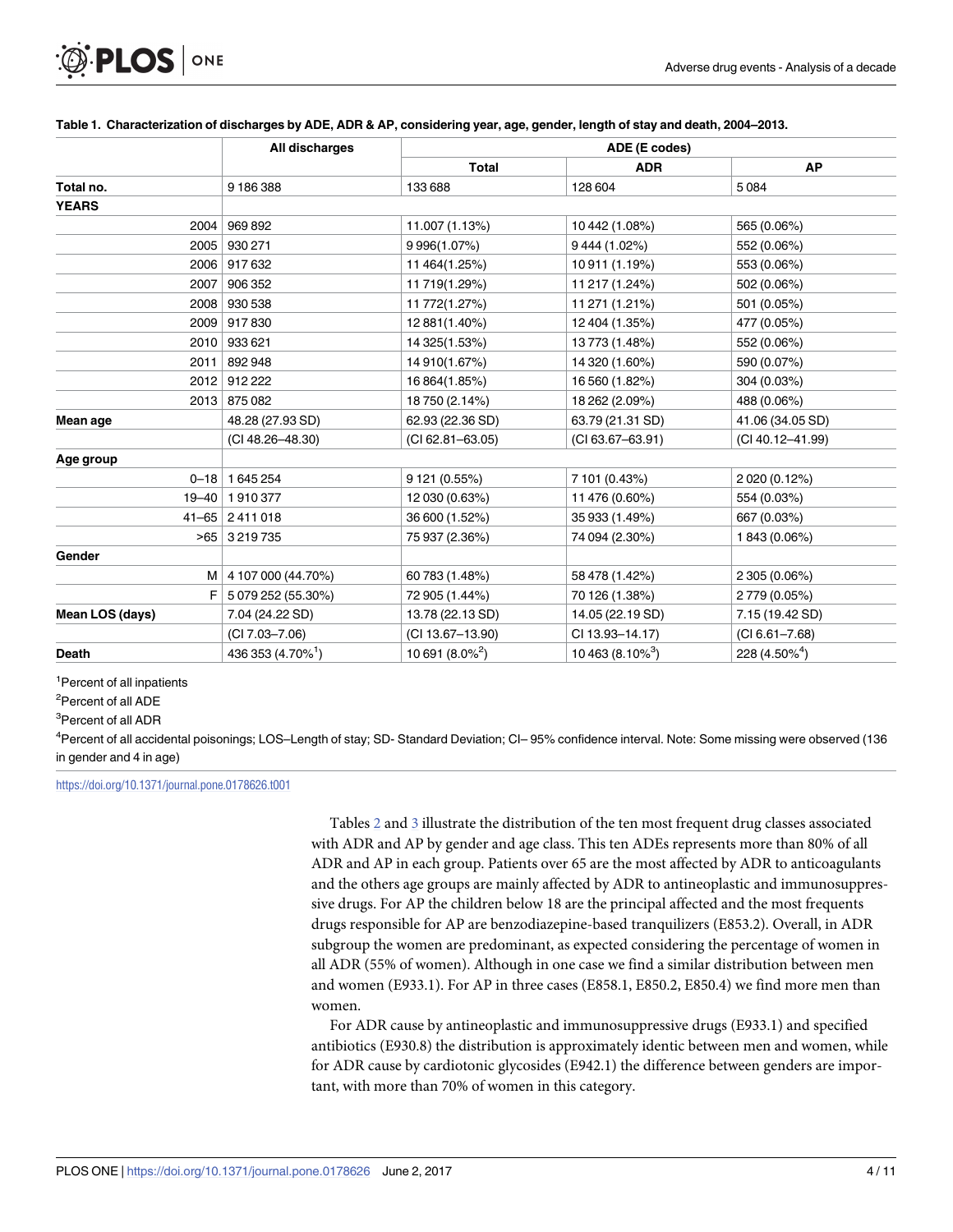<span id="page-4-0"></span>

|                  | E933.1             | E934.2               | E932.3               | E942.1              | E932.0              | E930.8              | E942.0           | E944.4           | E939.4                 | E935.6                 |
|------------------|--------------------|----------------------|----------------------|---------------------|---------------------|---------------------|------------------|------------------|------------------------|------------------------|
| <b>AGE CLASS</b> |                    |                      |                      |                     |                     |                     |                  |                  |                        |                        |
| $0 - 18$         | 6592<br>(16.52%)   | 44 (0.26%)           | 72 (0.57%)           | 12 (0.14%)          | 219 (2.89%)         | 324 (4.76%)         | 20 (0.34%)       | 6(0.13%)         | 73 (2.03%)             | 59 (2.11%)             |
| $19 - 40$        | 5714<br>(14.32%)   | 295 (1.77%)          | 204 (1.61%)          | 16 (0.19%)          | 564 (7.44%)         | 962<br>(14.14%)     | 49 (0.84%)       | 65 (1.46%)       | 158 (4.40%)            | 236 (8.44%)            |
| $41 - 65$        | 17222<br>(43.16%)  | 2849<br>(17.12%)     | 1830<br>(14.49%)     | 371 (4.46%)         | 2768<br>(36.51%)    | 2071<br>$(30.44\%)$ | 830<br>(14.23%)  | 643<br>(14.42%)  | 604<br>(16.82%)        | 810<br>(28.96%)        |
| >65              | 10373<br>(26.00%)  | 13455<br>$(80.84\%)$ | 10527<br>$(83.33\%)$ | 7921<br>$(95.20\%)$ | 4030<br>(53.16%)    | 3447<br>(50.66%)    | 4933<br>(84.59%) | 3744<br>(83.98%) | 2757<br>(76.75%)       | 1692<br>(60.49%)       |
| <b>GENDER</b>    |                    |                      |                      |                     |                     |                     |                  |                  |                        |                        |
| M                | 20 304<br>(50.89%) | 7641<br>$(45.91\%)$  | 5021<br>(39.68%)     | 2 2 8 9<br>(27.51%) | 3421<br>(45.13%)    | 3 3 5 2<br>(49.27%) | 2625<br>(44.97%) | 1732<br>(38.85%) | 1 2 4 9<br>$(34.77\%)$ | 1 3 2 3<br>$(47.30\%)$ |
| F                | 19597<br>(49.11%)  | 9002<br>(54.09%)     | 7612<br>(60.32%)     | 6031<br>(72.49%)    | 4 1 6 0<br>(54.87%) | 3452<br>(50.73%)    | 3212<br>(55.03%) | 2726<br>(61.15%) | 2 3 4 3<br>(65.23%)    | 1474<br>(52.70%)       |
| <b>TOTAL</b>     | 39 901<br>(100%)   | 16643<br>(100%)      | 12633<br>(100%)      | 8 3 2 0<br>(100%)   | 7581<br>(100%)      | 6804<br>(100%)      | 5837<br>(100%)   | 4458<br>(100%)   | 3592<br>$(100\%)$      | 2797<br>(100%)         |

#### **[Table](#page-3-0) 2. Distribution of ten most frequent ADR by gender, 2004–2013.**

Note: E933.1 Antineoplastic and immunosuppressive drugs; E934.2 Anticoagulants; E932.3 Insulins and antidiabetic agents; E942.1 Cardiotonic glycosides; E932.0 Adrenal cortical steroids; E930.8 Other specified antibiotics; E942.0 Cardiac rhythm regulators; E944.4 Diuretics; E939.4 Benzodiazepines; E935.6 Antirheumatics.

<https://doi.org/10.1371/journal.pone.0178626.t002>

We find similar distribution between genders in AP caused by agents primarily affecting the cardiovascular system (E858.3) and anticonvulsant and anti-parkinsonism drugs (E855.0) and hormones and synthetic substitutes (E858.0). While in AP caused by benzodiazepinebased tranquilizers (E853.2) more than 60% are women, in AP caused by opiates and related narcotics (E850.2) and aromatic analgesics (E850.4) more than 60% are men.

|                  | E853.2             | E858.3             | E858.2             | E855.0          | E858.1            | E858.0             | E850.2             | E854.0             | E850.4          | E853.8          |
|------------------|--------------------|--------------------|--------------------|-----------------|-------------------|--------------------|--------------------|--------------------|-----------------|-----------------|
| <b>AGE CLASS</b> |                    |                    |                    |                 |                   |                    |                    |                    |                 |                 |
| $0 - 18$         | 569<br>(37.21%)    | 85 (14.81%)        | 31 (6.83%)         | 116<br>(42.18%) | 227 (84.39%)      | 46 (20.26%)        | 33 (15.42%)        | 122<br>$(59.22\%)$ | 136<br>(70.47%) | 121<br>(66.85%) |
| 19–40            | 77 (5.04%)         | 1(0.17%)           | 10 (2.20%)         | 33 (12.00%)     | $7(2.60\%)$       | 14 (6.17%)         | 88 (41.12%)        | 12 (5.83%)         | 30 (14.54%)     | $4(2.21\%)$     |
| $41 - 65$        | 195<br>(12.75%)    | 25 (4.36%)         | 66 (14.54%)        | 62 (22.55%)     | 16 (5.95%)        | 32 (14.10%)        | 48 (22.43%)        | 30 (14.56%)        | 17 (8.81%)      | 19 (10.50%)     |
| >65              | 688<br>$(45.00\%)$ | 463<br>$(80.66\%)$ | 347<br>(76.43%)    | 64 (23.27%)     | 19 (7.06%)        | 135<br>(59.47%)    | 45 (21.03%)        | 42 (20.39%)        | 10 (5.18%)      | 37 (20.44%)     |
| <b>GENDER</b>    |                    |                    |                    |                 |                   |                    |                    |                    |                 |                 |
| M                | 538<br>$(35.01\%)$ | 381<br>(48.69%)    | 208<br>$(45.89\%)$ | 135<br>(48.75%) | 14232<br>(53.33%) | 109<br>$(48.40\%)$ | 135<br>$(61.11\%)$ | 92 (43.52%)        | 82 (59.55%)     | 80 (43.39%)     |
|                  | 991<br>(64.99%)    | 193<br>$(51.31\%)$ | 246<br>$(54.11\%)$ | 140<br>(51.25%) | 127 (46.67%)      | 118<br>$(51.60\%)$ | 79 (38.89%)        | 114<br>(56.48%)    | 111<br>(40.25%) | 101<br>(56.61%) |
| <b>TOTAL</b>     | 1529<br>$(100\%)$  | 574 (100%)         | 454 (100%)         | 275 (100%)      | 269 (100%)        | 227 (100%)         | 214 (100%)         | 206 (100%)         | 193 (100%)      | 181 (100%)      |

**[Table](#page-3-0) 3. Distribution of ten most frequently AP by gender, 2004–2013.**

Note: Acc. poisn. by E853.2 benzodiazepine-based tranquilizers; E858.3 agents primarily affecting cardiovascular system; E858.2 agents primarily affecting blood constituents; E855.0 anticonvulsant and anti-parkinsonism drugs; E858.1 primarily systemic agents; E858.0 hormones and synthetic substitutes; E850.2 other opiates and related narcotics; E854.0 antidepressants; E850.4 aromatic analgesics, not elsewhere classified; E853.8 other specified tranquilizers

<https://doi.org/10.1371/journal.pone.0178626.t003>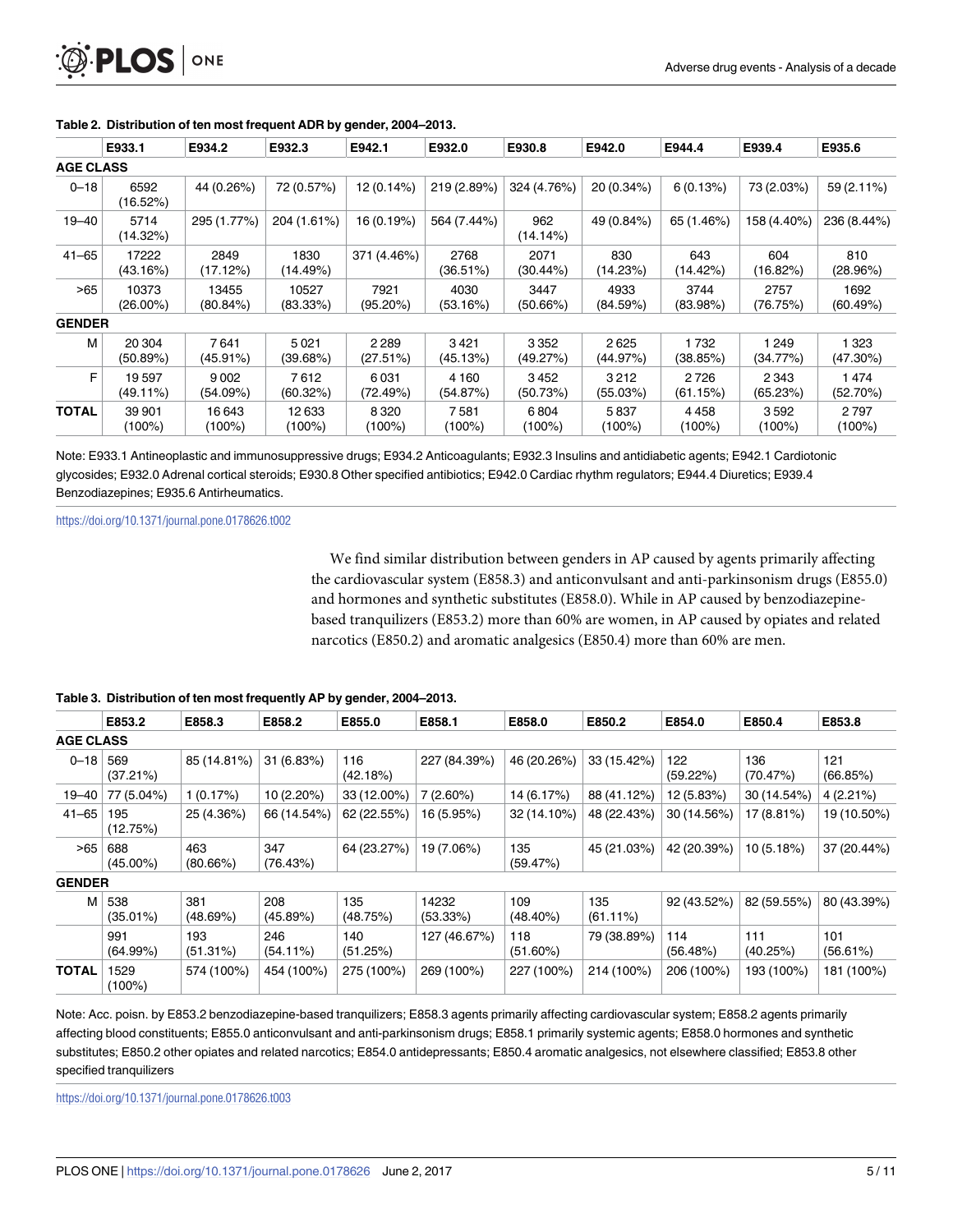#### <span id="page-5-0"></span>**Discussion**

The goal of this study was to analyze the ADE in Portugal using the hospital discharges database from 2004 to 2013. As far as we know, this was the first study in Portugal that have identified the most frequent ADEs, including ADR and AP, and considering age, gender, LOS and death. A total of 133 688 ADE was found, being 128 604 ADR (96%). There was an increase in the number of ADE from 11 007 in 2004 to 18 750 in 2013 (global rate 1.46%). In Europe, studies using administrative databases have shown that the rate of adverse drug reactions are between 0.8% - 1.83% [[11](#page-8-0), [13](#page-8-0), [26](#page-8-0)]. The systematic review of Cano et al about the ADE in hospitals found that the proportion of patients with ADEs ranged from 2.15% to 19.2% in Europe [\[27\]](#page-8-0). These results are in line with the systematic review of Miguel et al, with a mean of 16.88% of ADR in hospitalized patients[\[28\]](#page-8-0). Studies based on administrative database methodology usually present higher rates of ADEs comparing with spontaneous reporting, however lower when comparing with prospective monitoring and intensive monitoring.

It is well established that pharmacokinetics and pharmacodynamics behavior of drugs is influenced by multiple factors, such as factors related to the patient's pathology and diseases, physiological factors, age, gender, administration of other medicines and lifestyle. [[19](#page-8-0)–[21\]](#page-8-0). Additionally, the variety of these results can be explained by the fact that they have used different definitions and methods for identifying adverse drug events (E code and other validation codes).

Considering age, results have shown that patients over 65 years were more affected by ADE in general. ADR followed the same distribution of ADE, with high number of ADR in older patients. Nevertheless AP were more frequently in children until age 18 (with approximately 40% of all AP).

*Routledge et al*. indicate that babies and elderly patients are prone to develop adverse reactions due to pharmacokinetic processes. First due to incomplete maturation of systems that participate in these processes or an incomplete evaluated capacity to metabolize the drugs, and second, because of changes that occur with age [\[29,](#page-8-0) [30\]](#page-9-0).

In children, our study shows that antibiotics are the principal drug class responsible for ADR and benzodiazepine for AP. About the risk of ADR in childrens, a systemic review of Smyth, R. M. *et al*. found that anti-infectives and anti-epileptics are in the most frequently drugs involved in the occurrence of that kind of events[\[31\]](#page-9-0).

We have identified elderly patients as the most affected group by ADR and the second most affected by AP. Many factors can be associated with ADRs in elderly, although the polypharmacy and comorbidities are the most identified in literature [\[32–39](#page-9-0)]. Other factors like, drug interaction [\[40](#page-9-0)] pharmacokinetic changes [\[41](#page-9-0)], overdoses, use of inappropriate drugs, improper administration, inadequate monitoring in administration period, unmanaged dose, mistaken frequency or known allergy and no preventive therapy were also identified as possible factors [[42–45\]](#page-9-0).

With exception to E933.1 –ADR to antineoplastic and immunosuppressive drugs, with the highest rate in age class from 41 to 65, all other ADR are more frequent in patients up to 66 years. Beside E-933.1, we identified the E934.2 –ADR to anticoagulants, E933.1 –ADR to antineoplastic and immunosuppressive drugs, E934.2 –ADR to anticoagulants and E932.3 –ADR to insulins and antidiabetic agents as the principals responsible for ADR in patient up to 66. Our results are consistent with those presented in other studies that have identified antibiotics, cardiovascular drugs, antidiabetic agents and insulin, non-steroidal anti-inflammatory drugs and psychotropic drugs as risk factors for ADR in elderly populations. [\[12,](#page-8-0) [33,](#page-9-0) [37,](#page-9-0) [46,](#page-9-0) [47\]](#page-9-0).

In absolute terms we found more women with ADE than men (the women are more hospitalized) but the rate of ADE is higher in men (1.48%) than in women (1.44%). Similar situation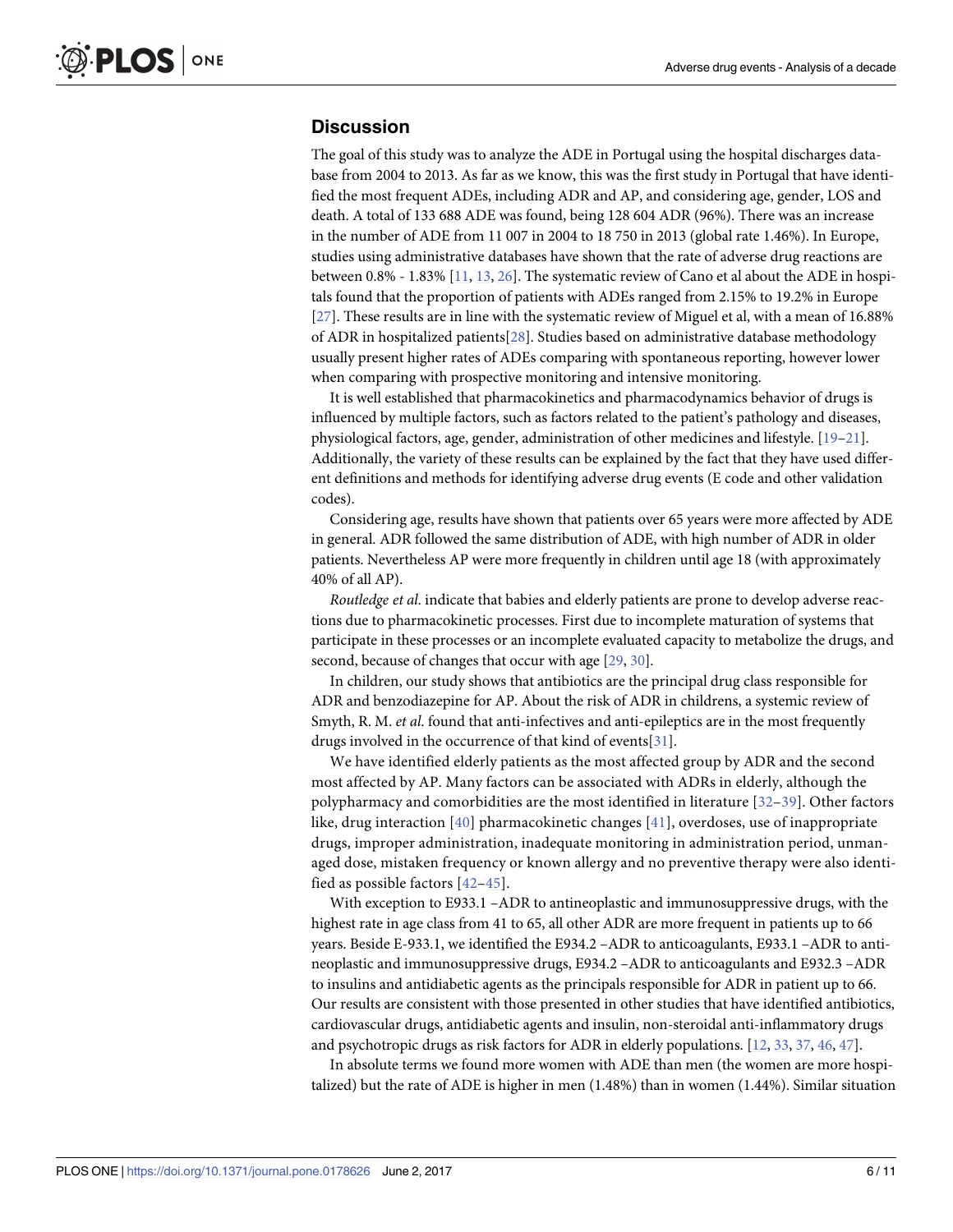<span id="page-6-0"></span>is verified for the ADR (rate 1.42% for men *vs* 1.38% for women) and for AP (rate 0.06% for men *vs* 0.05% for women). These results are not in agreement with published results [\[14,](#page-8-0) [48\]](#page-9-0), but Miguel *et al*. in their study found a similar result for the period 2000–2009 for Portugal [\[22\]](#page-8-0).

Based on a systematic review, LOS results have shown an excess in the group of ADE, an expected situation, but with a higher difference between the subgroup of patient with ADR comparing with the LOS of patients hospitalized for other reason [[49](#page-10-0)]. Specifically in case of ADR, our result show an increase of LOS, from 13.70 to 14.05 days, when comparing with the similar study release in Portugal [[22](#page-8-0)]. However, the mortality rate in patient with ADE is higher compared with the patient without ADE. Our results show that 8% of ADE had a fatal outcome that represents 0.11% of all discharges. These results are consistent with those obtained by Pirmohamed *et al*. (0.15%) in England [\[14\]](#page-8-0) and and Carrasco-Garrido *et al*. (0.1%) in Spain. However this rate is lower than obtained by Lazarou (0.31%) in meta-analyses [\[50\]](#page-10-0).

We recognize the limitations in our study: first the incomplete information or potential errors in filling out in the hospital database. Second, possible non-identifications of the ADE by the doctors can be problematic. The relatively low reported frequency of ADEs rate can be related also with underreporting [\[51\]](#page-10-0) or "coding creep", once in Portugal the coding databases are used for reimbursement [\[52\]](#page-10-0). Several studies broadcast the big problems of underreporting of ADEs [\[51,](#page-10-0) [53\]](#page-10-0), and educational programs were implemented to intensify ADR reporting all over the Europe [\[54–58](#page-10-0)].More detailed studies must be done in order to evaluate this specific issue.

*Dormann et al*. and *Azaz-Livshits et al*. demonstrated that 57% of ADR weren't recognized before the hospital admission and 47.5% during the discharges [[6,](#page-7-0) [59](#page-10-0)]. In this analyze we assumed the homogeneity in codification over the years. If this situation is not verified, this bias can affects study results. In a hospital setting and in a nationwide scope, this study have identified the ten most frequent ADE, considering independently ADR and AP, correspondent risk groups (age and gender) and temporal evolution. This new knowledge sustains that this is an increasing problem, and can support the development of new tailored mechanisms (interventions or protocols), for each type of ADE and risk group, in order to minimize these adverse events and consequences (namely death and financial issues associated with hospitalizations).

#### **Conclusion**

The number of ADE is increasing in last decade in Portugal, with the subgroup of AP more stable. The elderly people and the children are the age groups most affected. The most frequently ADR in Portugal are related with antineoplastic and immunosuppressive drugs and the most frequent AP are related with benzodiazepine-based tranquilizers. The impact of ADE is huge and presents an increasing pattern. Future research using other individual (comorbidities, concomitant medication, life style or genetic predisposition) and contextual risk factors (possible regional variability related with health services) can be helpful to explain this spatiotemporal variability in order to promote local tailored and updated actions of prevention.

#### **Acknowledgments**

The authors would like to thank to the Central Authority for Health Services, I.P., abbreviated as ACSS, I.P for providing access to the data. The authors would also like to thank the financial support given by the Fundação para a Ciência e a Tecnologia (FCT) (SFRH/BD/79860/2011).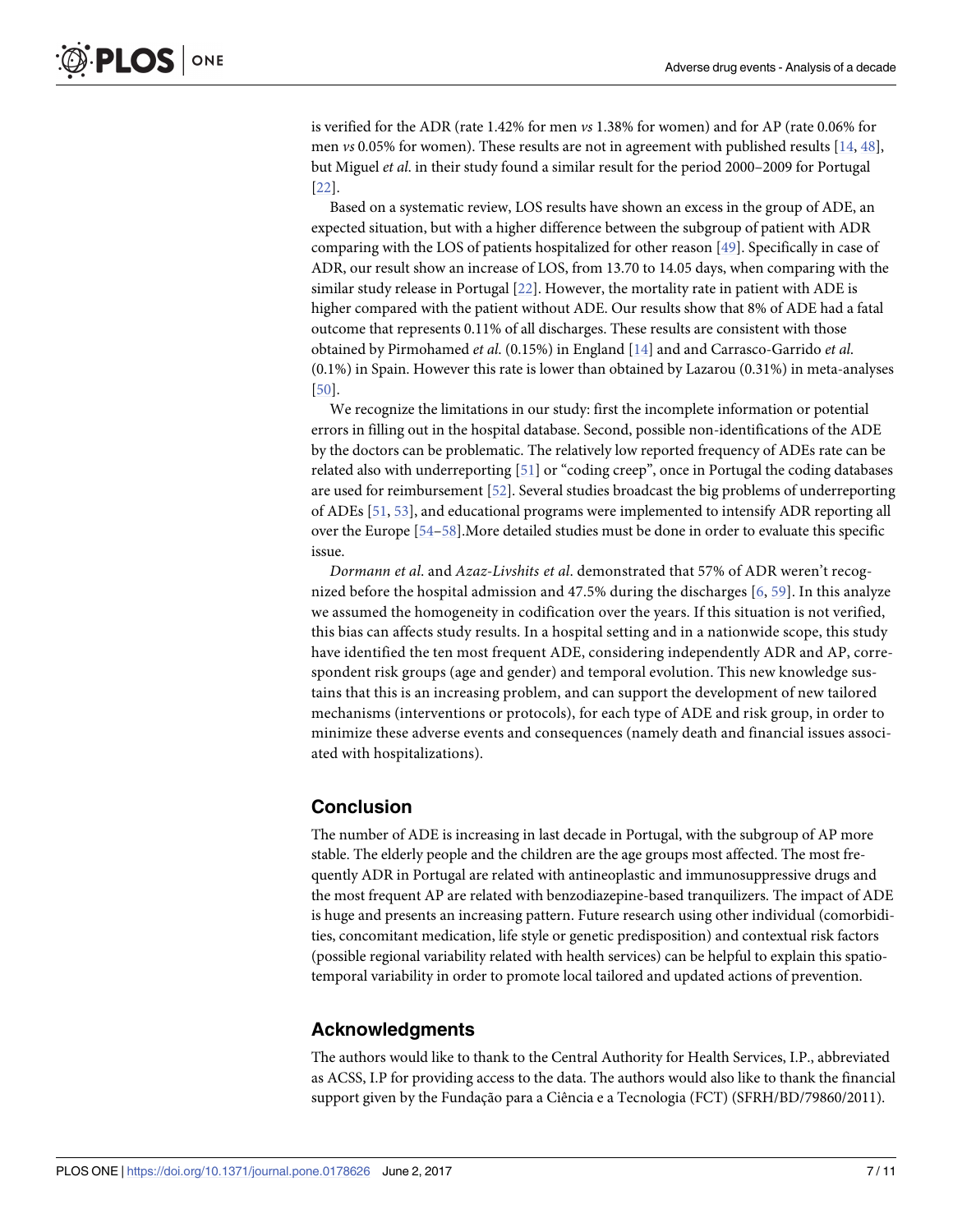#### <span id="page-7-0"></span>**Author Contributions**

**Conceptualization:** GS CN.

**Data curation:** GS CM.

**Formal analysis:** GS CN.

**Funding acquisition:** GS.

**Investigation:** GS.

**Methodology:** GS.

**Project administration:** CN.

**Resources:** CN.

**Software:** CN.

**Supervision:** CN.

**Validation:** GS CM CN.

**Visualization:** GS CN.

**Writing – original draft:** GS CM CN.

**Writing – review & editing:** GS CM CN.

#### **References**

- **[1](#page-1-0).** Organization WH. Pharmacovigilance Toolkit [cited 2015 31 July]. Available from: [http://pvtoolkit.org/](http://pvtoolkit.org/pv-toolkit-2/#tab-id-2) [pv-toolkit-2/#tab-id-2](http://pvtoolkit.org/pv-toolkit-2/#tab-id-2)
- **[2](#page-1-0).** Pintor-Marmol A, Baena MI, Fajardo PC, Sabater-Hernandez D, Saez-Benito L, Garcia-Cardenas MV, et al. Terms used in patient safety related to medication: a literature review. Pharmacoepidemiology and drug safety. 2012; 21(8):799–809. Epub 2012/06/09. <https://doi.org/10.1002/pds.3296> PMID: [22678709](http://www.ncbi.nlm.nih.gov/pubmed/22678709)
- **[3](#page-1-0).** Código comunitário relativo aos medicamentos para uso humano. DIRECTIVA 2010/84/UE DO PAR-LAMENTO EUROPEU E DO CONSELHO [Internet]. 2010 [cited 2013 15 October]: [74–99 pp.]. Available from: [http://ec.europa.eu/health/files/eudralex/vol-1/dir\\_2010\\_84/dir\\_2010\\_84\\_pt.pdf](http://ec.europa.eu/health/files/eudralex/vol-1/dir_2010_84/dir_2010_84_pt.pdf).
- **[4](#page-1-0).** Hougland P, Nebeker J, Pickard S, Van Tuinen M, Masheter C, Elder S, et al. Using ICD-9-CM Codes in Hospital Claims Data to Detect Adverse Events in Patient Safety Surveillance. In: Henriksen K, Battles JB, Keyes MA, Grady ML, editors. Advances in Patient Safety: New Directions and Alternative Approaches (Vol 1: Assessment). Advances in Patient Safety. Rockville (MD)2008.
- **[5](#page-1-0).** Stausberg J. International prevalence of adverse drug events in hospitals: an analysis of routine data from England, Germany, and the USA. BMC health services research. 2014; 14:125. PubMed Central PMCID: PMC3984698. <https://doi.org/10.1186/1472-6963-14-125> PMID: [24620750](http://www.ncbi.nlm.nih.gov/pubmed/24620750)
- **[6](#page-1-0).** Azaz-Livshits T, Levy M, Sadan B, Shalit M, Geisslinger G, Brune K. Computerized survelliance of adverse drug reactions in hospital: pilot study. British journal of clinical pharmacology. 1998; 45(3):309– 14. Epub 2000/07/15. PubMed Central PMCID: PMC1873377. [https://doi.org/10.1046/j.1365-2125.](https://doi.org/10.1046/j.1365-2125.1998.00685.x) [1998.00685.x](https://doi.org/10.1046/j.1365-2125.1998.00685.x) PMID: [10896407](http://www.ncbi.nlm.nih.gov/pubmed/10896407)
- **[7](#page-1-0).** Classen DC, Pestotnik SL, Evans RS, Burke JP. Computerized surveillance of adverse drug events in hospital patients. Jama. 1991; 266(20):2847–51. PMID: [1942452](http://www.ncbi.nlm.nih.gov/pubmed/1942452)
- **8.** Hallas J, Harvald B, Worm J, Beck-Nielsen J, Gram LF, Grodum E, et al. Drug related hospital admissions. Results from an intervention program. European journal of clinical pharmacology. 1993; 45 (3):199–203. Epub 1993/01/01. PMID: [8276041](http://www.ncbi.nlm.nih.gov/pubmed/8276041)
- **9.** Lagnaoui R, Moore N, Fach J, Longy-Boursier M, Begaud B. Adverse drug reactions in a department of systemic diseases-oriented internal medicine: prevalence, incidence, direct costs and avoidability. European journal of clinical pharmacology. 2000; 56(2):181–6. Epub 2000/07/06. PMID: [10877014](http://www.ncbi.nlm.nih.gov/pubmed/10877014)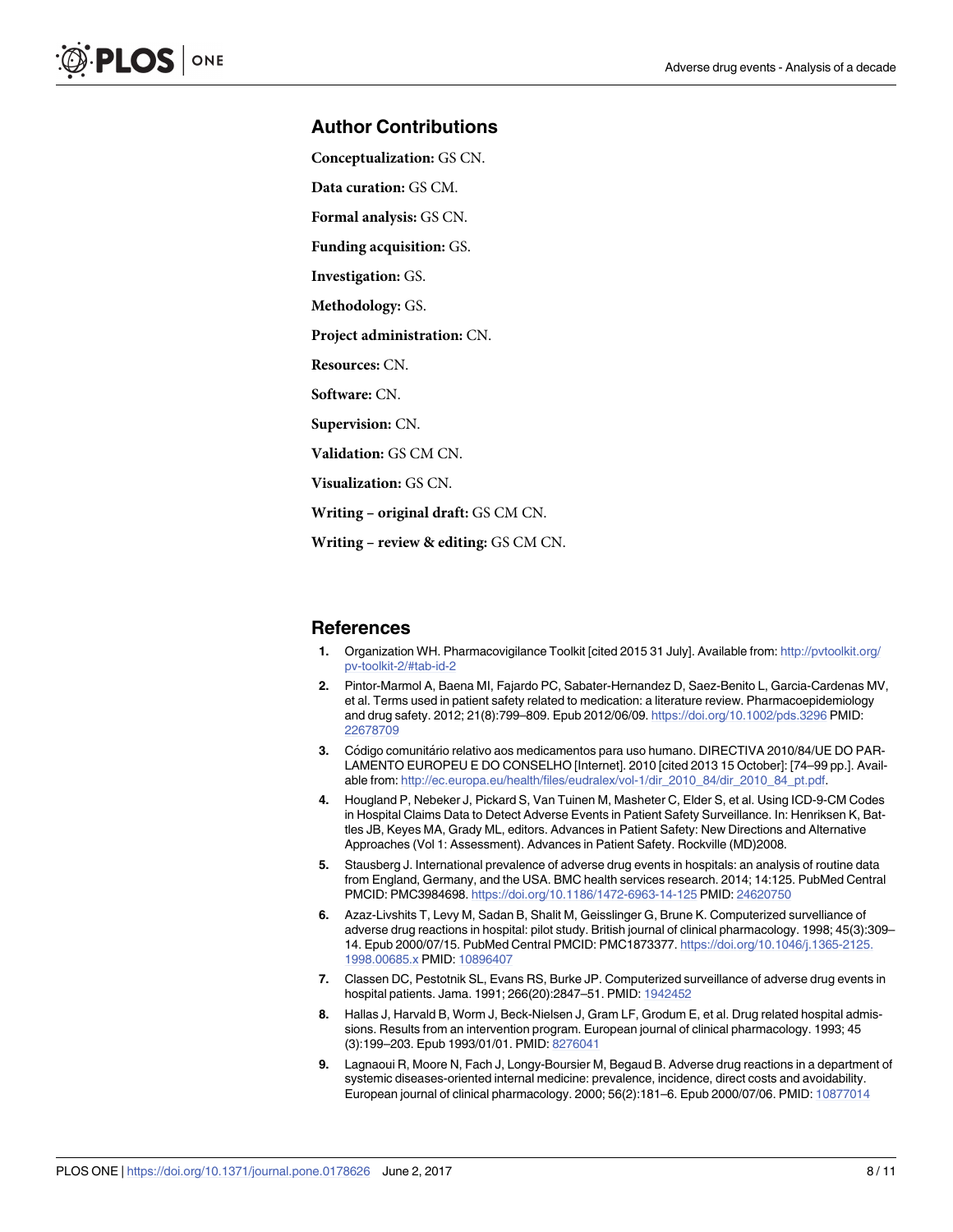- <span id="page-8-0"></span>**10.** Davies EC, Green CF, Mottram DR, Pirmohamed M. Adverse drug reactions in hospital in-patients: a pilot study. Journal of clinical pharmacy and therapeutics. 2006; 31(4):335–41. Epub 2006/08/03. <https://doi.org/10.1111/j.1365-2710.2006.00744.x> PMID: [16882102](http://www.ncbi.nlm.nih.gov/pubmed/16882102)
- **[11](#page-1-0).** Salmeron-Garcia A, Cabeza Barrera J, Vergara Pavon MJ, Roman Marquez E, Cortes de Miguel S, Vallejo-Rodriguez I, et al. Detection of adverse drug reactions through the minimum basic data set. Pharmacy world & science: PWS. 2010; 32(3):322–8. Epub 2010/03/10.
- **[12](#page-1-0).** Wijman CA, Beijer IS, van Dijk GW, Wijman MJ, van Gijn J. [Hypertensive encephalopathy: does not only occur at high blood pressure]. Nederlands tijdschrift voor geneeskunde. 2002; 146(21):969–73. Epub 2002/06/13. PMID: [12058626](http://www.ncbi.nlm.nih.gov/pubmed/12058626)
- **[13](#page-2-0).** van der Hooft CS, Sturkenboom MC, van Grootheest K, Kingma HJ, Stricker BH. Adverse drug reaction-related hospitalisations: a nationwide study in The Netherlands. Drug safety. 2006; 29(2):161–8. PMID: [16454543](http://www.ncbi.nlm.nih.gov/pubmed/16454543)
- **[14](#page-6-0).** Pirmohamed M, James S, Meakin S, Green C, Scott AK, Walley TJ, et al. Adverse drug reactions as cause of admission to hospital: prospective analysis of 18 820 patients. Bmj. 2004; 329(7456):15–9. PubMed Central PMCID: PMC443443. <https://doi.org/10.1136/bmj.329.7456.15> PMID: [15231615](http://www.ncbi.nlm.nih.gov/pubmed/15231615)
- **[15](#page-1-0).** Pouyanne P, Haramburu F, Imbs JL, Begaud B. Admissions to hospital caused by adverse drug reactions: cross sectional incidence study. French Pharmacovigilance Centres. Bmj. 2000; 320(7241):1036. PubMed Central PMCID: PMC27343. PMID: [10764362](http://www.ncbi.nlm.nih.gov/pubmed/10764362)
- **[16](#page-1-0).** McDonnell PJ, Jacobs MR. Hospital admissions resulting from preventable adverse drug reactions. The Annals of pharmacotherapy. 2002; 36(9):1331–6. Epub 2002/08/28. [https://doi.org/10.1345/aph.](https://doi.org/10.1345/aph.1A333) [1A333](https://doi.org/10.1345/aph.1A333) PMID: [12196047](http://www.ncbi.nlm.nih.gov/pubmed/12196047)
- **[17](#page-1-0).** Tisdale JE, Miller DA, Pharmacists ASoH-S. Drug-induced Diseases: Prevention, Detection, and Management. American Society of Health-System Pharmacists; 2010. p. 14–22.
- **[18](#page-1-0).** Mackichan JJ, Lee WLM. Factors Contributing to Drug-Induced Diseases. In: Tisdale JE, Miller DA, Pharmacists ASoH-S, editors. Drug-induced Diseases: Prevention, Detection, and Management: American Society of Health-System Pharmacists; 2010. p. 23–30.
- **[19](#page-1-0).** Evans RS, Lloyd JF, Stoddard GJ, Nebeker JR, Samore MH. Risk factors for adverse drug events: a 10-year analysis. The Annals of pharmacotherapy. 2005; 39(7–8):1161–8. Epub 2005/05/18. [https://](https://doi.org/10.1345/aph.1E642) [doi.org/10.1345/aph.1E642](https://doi.org/10.1345/aph.1E642) PMID: [15897265](http://www.ncbi.nlm.nih.gov/pubmed/15897265)
- **20.** Bates DW, Miller EB, Cullen DJ, Burdick L, Williams L, Laird N, et al. Patient risk factors for adverse drug events in hospitalized patients. ADE Prevention Study Group. Archives of internal medicine. 1999; 159(21):2553–60. Epub 1999/11/26. PMID: [10573045](http://www.ncbi.nlm.nih.gov/pubmed/10573045)
- **[21](#page-1-0).** van den Bemt PM, Egberts AC, Lenderink AW, Verzijl JM, Simons KA, van der Pol WS, et al. Risk factors for the development of adverse drug events in hospitalized patients. Pharmacy world & science: PWS. 2000; 22(2):62–6. Epub 2000/06/13.
- **[22](#page-1-0).** Miguel A, Bernardo M, Freitas A, Lopes F, Azevedo L, Pereira AC. Detection of adverse drug reactions using hospital databases-a nationwide study in Portugal. Pharmacoepidemiology and drug safety. 2013; 22(8):907–13. <https://doi.org/10.1002/pds.3468> PMID: [23761351](http://www.ncbi.nlm.nih.gov/pubmed/23761351)
- **[23](#page-1-0).** Bourgeois FT, Shannon MW, Valim C, Mandl KD. Adverse drug events in the outpatient setting: an 11 year national analysis. Pharmacoepidemiology and drug safety. 2010; 19(9):901–10. Epub 2010/07/14. PubMed Central PMCID: PMC2932855. <https://doi.org/10.1002/pds.1984> PMID: [20623513](http://www.ncbi.nlm.nih.gov/pubmed/20623513)
- **24.** Nebeker JR, Barach P, Samore MH. Clarifying adverse drug events: a clinician's guide to terminology, documentation, and reporting. Annals of internal medicine. 2004; 140(10):795–801. Epub 2004/05/19. PMID: [15148066](http://www.ncbi.nlm.nih.gov/pubmed/15148066)
- **[25](#page-1-0).** Burgess CL, Holman CD, Satti AG. Adverse drug reactions in older Australians, 1981–2002. The Medical journal of Australia. 2005; 182(6):267–70. Epub 2005/03/22. PMID: [15777140](http://www.ncbi.nlm.nih.gov/pubmed/15777140)
- **[26](#page-5-0).** Wu TY, Jen MH, Bottle A, Molokhia M, Aylin P, Bell D, et al. Ten-year trends in hospital admissions for adverse drug reactions in England 1999–2009. Journal of the Royal Society of Medicine. 2010; 103 (6):239–50. PubMed Central PMCID: PMC2878823. <https://doi.org/10.1258/jrsm.2010.100113> PMID: [20513902](http://www.ncbi.nlm.nih.gov/pubmed/20513902)
- **[27](#page-5-0).** Cano FG, Rozenfeld S. Adverse drug events in hospitals: a systematic review. Cadernos de Sau´de Pu´blica. 2009; 25:S360–S72. PMID: [20027385](http://www.ncbi.nlm.nih.gov/pubmed/20027385)
- [28](#page-5-0). Miguel A, Azevedo LF, Araújo M, Pereira AC. Frequency of adverse drug reactions in hospitalized patients: a systematic review and meta-analysis. Pharmacoepidemiology and drug safety. 2012; 21 (11):1139–54. <https://doi.org/10.1002/pds.3309> PMID: [22761169](http://www.ncbi.nlm.nih.gov/pubmed/22761169)
- **[29](#page-5-0).** Routledge P. Adverse Drug Reactions and Interactions: Mechanisms, Risk factors, Detection, Management and Prevention. In: Stephens DB, Talbot J, Waller P, editors. Stephens' Detection of New Adverse Drug Reactions. England: Wiley; 2004. p. 91–125.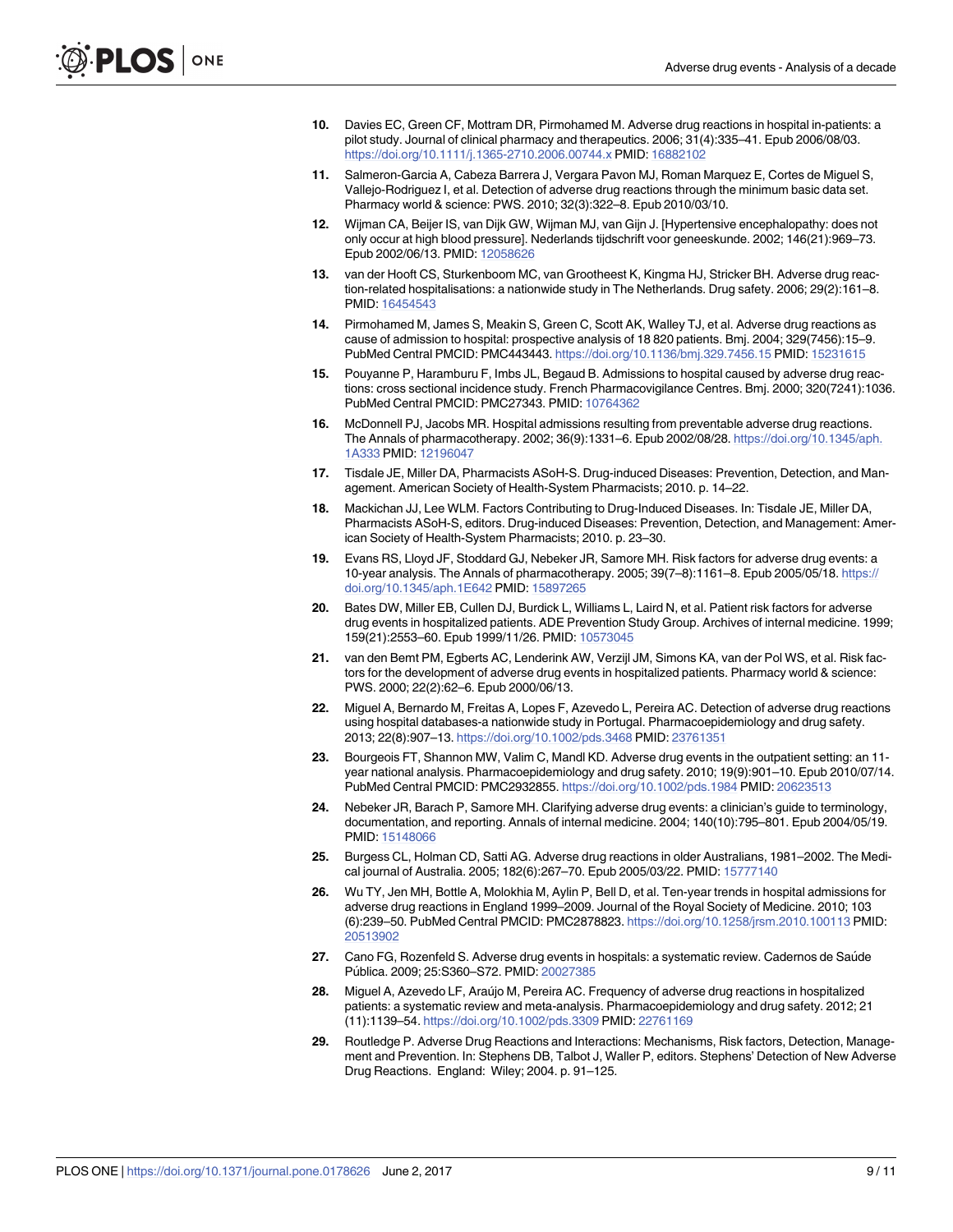- <span id="page-9-0"></span>**[30](#page-5-0).** Alomar MJ. Factors affecting the development of adverse drug reactions (Review article). Saudi pharmaceutical journal: SPJ: the official publication of the Saudi Pharmaceutical Society. 2014; 22(2):83– 94. Epub 2014/03/22. PubMed Central PMCID: PMC3950535.
- **[31](#page-5-0).** Smyth RM, Gargon E, Kirkham J, Cresswell L, Golder S, Smyth R, et al. Adverse drug reactions in children—a systematic review. PloS one. 2012; 7(3):e24061. Epub 2012/03/10. PubMed Central PMCID: PMC3293884. <https://doi.org/10.1371/journal.pone.0024061> PMID: [22403604](http://www.ncbi.nlm.nih.gov/pubmed/22403604)
- **[32](#page-5-0).** Onder G, Liperoti R, Fialova D, Topinkova E, Tosato M, Danese P, et al. Polypharmacy in nursing home in Europe: results from the SHELTER study. J Gerontol A Biol Sci Med Sci. 2012; 67(6):698–704. <https://doi.org/10.1093/gerona/glr233> PMID: [22219520](http://www.ncbi.nlm.nih.gov/pubmed/22219520)
- **[33](#page-5-0).** Mannesse CK, Derkx FH, de Ridder MA, Man in 't Veld AJ, van der Cammen TJ. Contribution of adverse drug reactions to hospital admission of older patients. Age Ageing. 2000; 29(1):35–9. PMID: [10690693](http://www.ncbi.nlm.nih.gov/pubmed/10690693)
- **34.** Pedros C, Quintana B, Rebolledo M, Porta N, Vallano A, Arnau JM. Prevalence, risk factors and main features of adverse drug reactions leading to hospital admission. European journal of clinical pharmacology. 2014; 70(3):361–7. <https://doi.org/10.1007/s00228-013-1630-5> PMID: [24362489](http://www.ncbi.nlm.nih.gov/pubmed/24362489)
- **35.** Ventura MT, Laddaga R, Cavallera P, Pugliese P, Tummolo RA, Buquicchio R, et al. Adverse drug reactions as the cause of emergency department admission: focus on the elderly. Immunopharmacol Immunotoxicol. 2010; 32(3):426–9. <https://doi.org/10.3109/08923970903468847> PMID: [20095805](http://www.ncbi.nlm.nih.gov/pubmed/20095805)
- **36.** Mastroianni PdC, Varallo FR, Barg MS, Noto AR, Galduróz JCF. Contribuição do uso de medicamentos para a admissão hospitalar. Brazilian Journal of Pharmaceutical Sciences. 2009; 45:163–70.
- **[37](#page-5-0).** Olivier P, Bertrand L, Tubery M, Lauque D, Montastruc JL, Lapeyre-Mestre M. Hospitalizations because of adverse drug reactions in elderly patients admitted through the emergency department: a prospective survey. Drugs Aging. 2009; 26(6):475–82. <https://doi.org/10.2165/00002512-200926060-00004> PMID: [19591522](http://www.ncbi.nlm.nih.gov/pubmed/19591522)
- **38.** Alexopoulou A, Dourakis SP, Mantzoukis D, Pitsariotis T, Kandyli A, Deutsch M, et al. Adverse drug reactions as a cause of hospital admissions: a 6-month experience in a single center in Greece. Eur J Intern Med. 2008; 19(7):505–10. <https://doi.org/10.1016/j.ejim.2007.06.030> PMID: [19013378](http://www.ncbi.nlm.nih.gov/pubmed/19013378)
- **[39](#page-5-0).** Wu C, Bell CM, Wodchis WP. Incidence and economic burden of adverse drug reactions among elderly patients in Ontario emergency departments: a retrospective study. Drug safety. 2012; 35(9):769–81. <https://doi.org/10.2165/11599540-000000000-00000> PMID: [22823502](http://www.ncbi.nlm.nih.gov/pubmed/22823502)
- **[40](#page-5-0).** Franceschi M, Scarcelli C, Niro V, Seripa D, Pazienza AM, Pepe G, et al. Prevalence, clinical features and avoidability of adverse drug reactions as cause of admission to a geriatric unit: a prospective study of 1756 patients. Drug safety. 2008; 31(6):545–56. PMID: [18484788](http://www.ncbi.nlm.nih.gov/pubmed/18484788)
- **[41](#page-5-0).** ElDesoky ES. Pharmacokinetic-pharmacodynamic crisis in the elderly. Am J Ther. 2007; 14(5):488–98. <https://doi.org/10.1097/01.mjt.0000183719.84390.4d> PMID: [17890940](http://www.ncbi.nlm.nih.gov/pubmed/17890940)
- **[42](#page-5-0).** Kanjanarat P, Winterstein AG, Johns TE, Hatton RC, Gonzalez-Rothi R, Segal R. Nature of preventable adverse drug events in hospitals: a literature review. American journal of health-system pharmacy: AJHP: official journal of the American Society of Health-System Pharmacists. 2003; 60(17):1750–9. Epub 2003/09/25.
- **43.** Price SD, Holman CD, Sanfilippo FM, Emery JD. Association between potentially inappropriate medications from the Beers criteria and the risk of unplanned hospitalization in elderly patients. The Annals of pharmacotherapy. 2014; 48(1):6–16. <https://doi.org/10.1177/1060028013504904> PMID: [24396090](http://www.ncbi.nlm.nih.gov/pubmed/24396090)
- **44.** Ryan C, O'Mahony D, Kennedy J, Weedle P, Byrne S. Potentially inappropriate prescribing in an Irish elderly population in primary care. British journal of clinical pharmacology. 2009; 68(6):936-47. [https://](https://doi.org/10.1111/j.1365-2125.2009.03531.x) [doi.org/10.1111/j.1365-2125.2009.03531.x](https://doi.org/10.1111/j.1365-2125.2009.03531.x) PMID: [20002089](http://www.ncbi.nlm.nih.gov/pubmed/20002089)
- **[45](#page-5-0).** Parameswaran Nair N, Chalmers L, Peterson GM, Bereznicki BJ, Castelino RL, Bereznicki LR. Hospitalization in older patients due to adverse drug reactions -the need for a prediction tool. Clin Interv Aging. 2016; 11:497–505. <https://doi.org/10.2147/CIA.S99097> PMID: [27194906](http://www.ncbi.nlm.nih.gov/pubmed/27194906)
- **[46](#page-5-0).** Passarelli MC, Jacob-Filho W, Figueras A. Adverse drug reactions in an elderly hospitalised population: inappropriate prescription is a leading cause. Drugs Aging. 2005; 22(9):767–77. Epub 2005/09/15. PMID: [16156680](http://www.ncbi.nlm.nih.gov/pubmed/16156680)
- **[47](#page-5-0).** Somers A, Petrovic M, Robays H, Bogaert M. Reporting adverse drug reactions on a geriatric ward: a pilot project. European journal of clinical pharmacology. 2003; 58(10):707–14. Epub 2003/03/01. <https://doi.org/10.1007/s00228-002-0535-5> PMID: [12610749](http://www.ncbi.nlm.nih.gov/pubmed/12610749)
- **[48](#page-6-0).** Zopf Y, Rabe C, Neubert A, Gassmann KG, Rascher W, Hahn EG, et al. Women encounter ADRs more often than do men. European journal of clinical pharmacology. 2008; 64(10):999–1004. Epub 2008/07/ 08. <https://doi.org/10.1007/s00228-008-0494-6> PMID: [18604529](http://www.ncbi.nlm.nih.gov/pubmed/18604529)